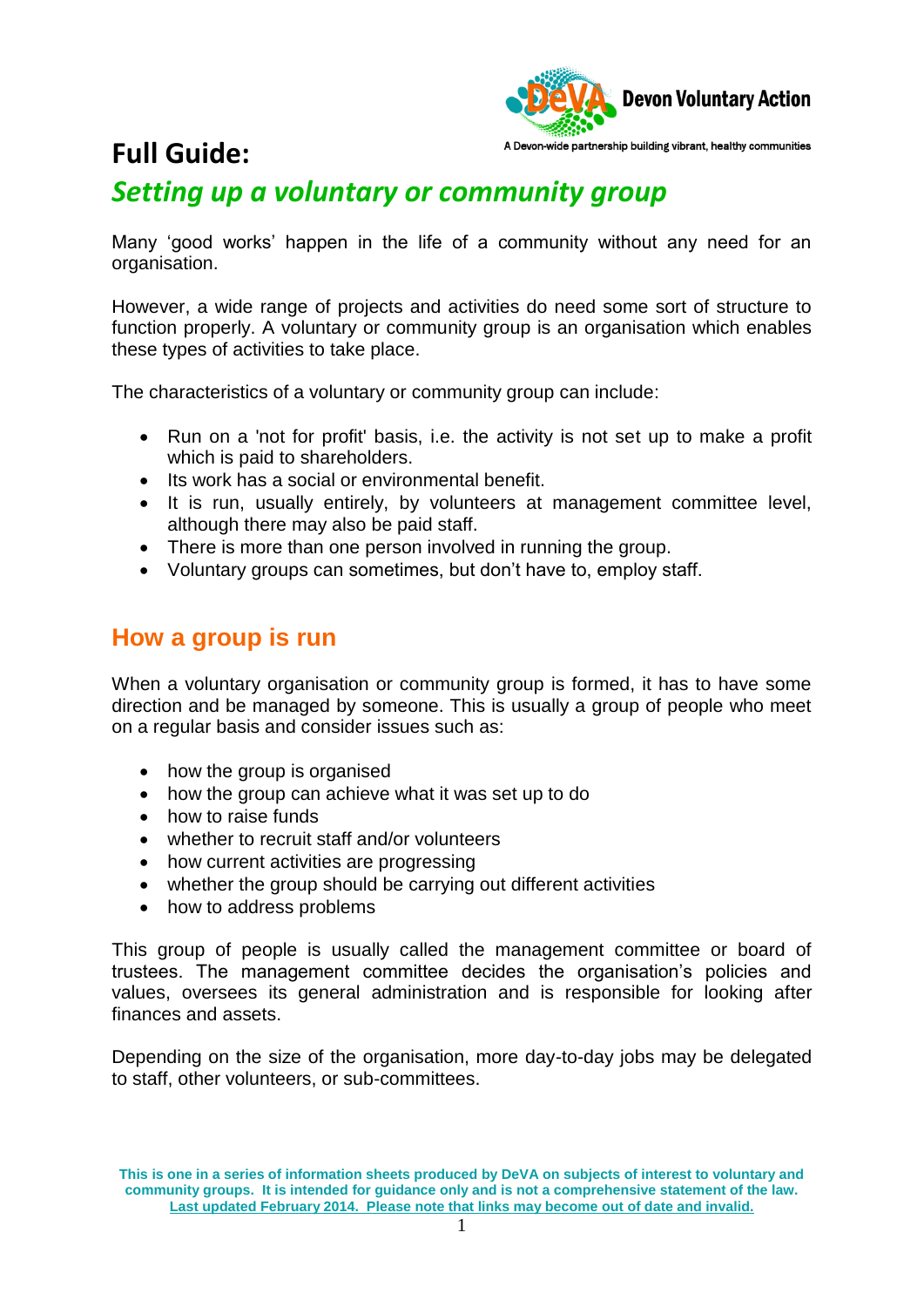

## **Full Guide:**

## *Setting up a voluntary or community group*

## **Choosing a structure for the group**

It is important to choose an appropriate structure for your group. Whether you choose a formal or informal structure, the group must be run in the best way to achieve its aims.

To find out more about the various structures available, read our information sheet 'Get Legal' available at [http://www.devonva.org/information\\_and\\_guidance](http://www.devonva.org/information_and_guidance)

## **Considering a governing document**

When you have chosen which structure is most appropriate for you, you will need to write out a set of rules which enable the organisation to function well. This governing document has a different name depending on the type of organisation you have chosen to set up. It could be called, for example; a Constitution, Trust Deed or Memorandum and Articles.

Whatever the nature of the document, it is important that it has enough information in it to enable the organisation to run smoothly.

In order to draft a constitution of any sort, these are the minimum points you need to consider:

- What is the purpose of the organisation?
- Who will run the organisation?
- What powers and responsibilities will the management committee have?
- Where will you be based?
- Will the organisation have members?
- What are the rights of the members?
- How do you elect the management committee?
- How will meetings of the management committee be organised
- How often will management committee meetings take place?
- How will the accounts be managed and examined?
- Who is responsible for your assets?
- When will you have your Annual General Meeting?
- How do you call a Special General Meeting?
- How can the organisation be dissolved?

**This is one in a series of information sheets produced by DeVA on subjects of interest to voluntary and community groups. It is intended for guidance only and is not a comprehensive statement of the law. Last updated February 2014. Please note that links may become out of date and invalid.**